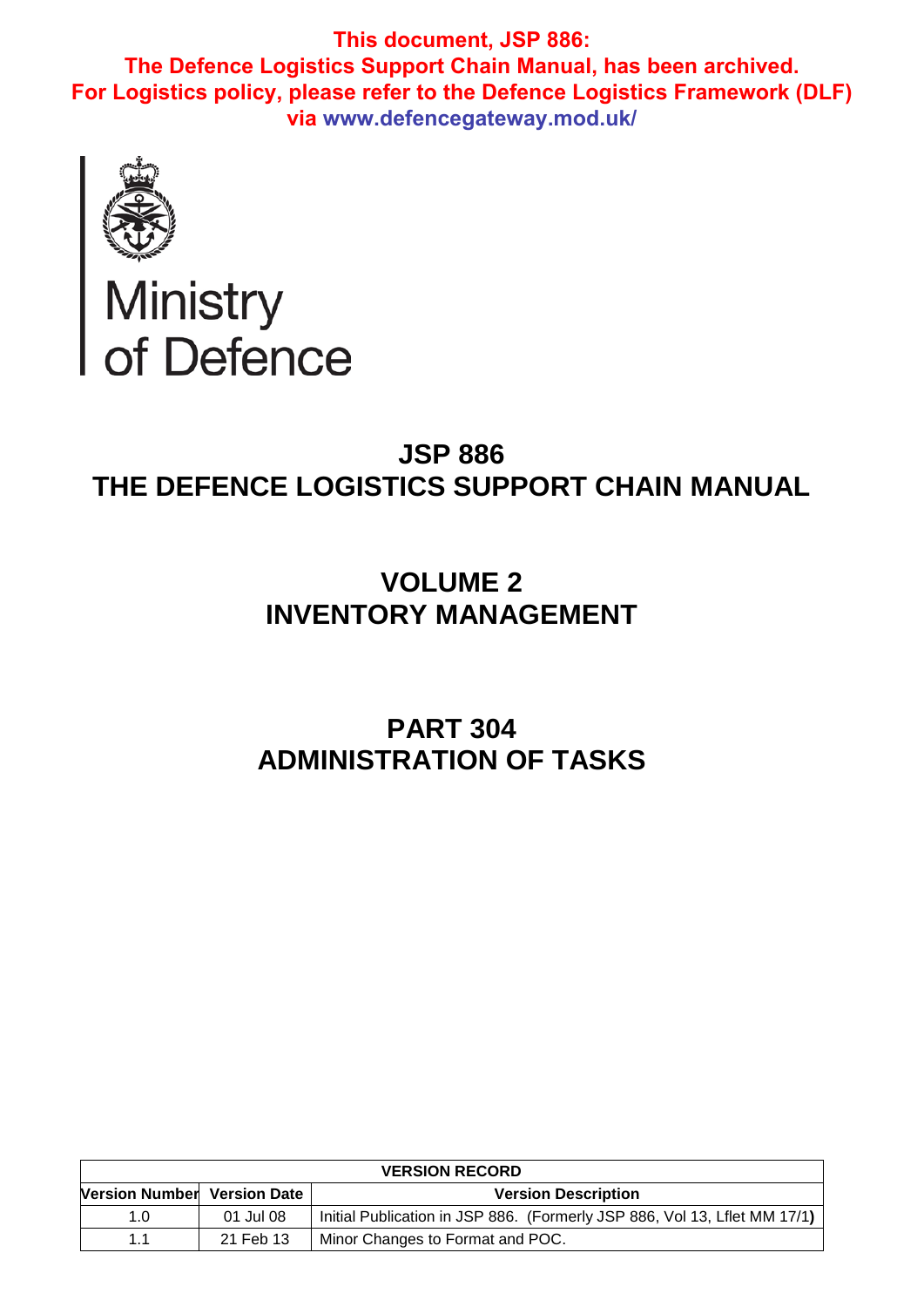List of Contents: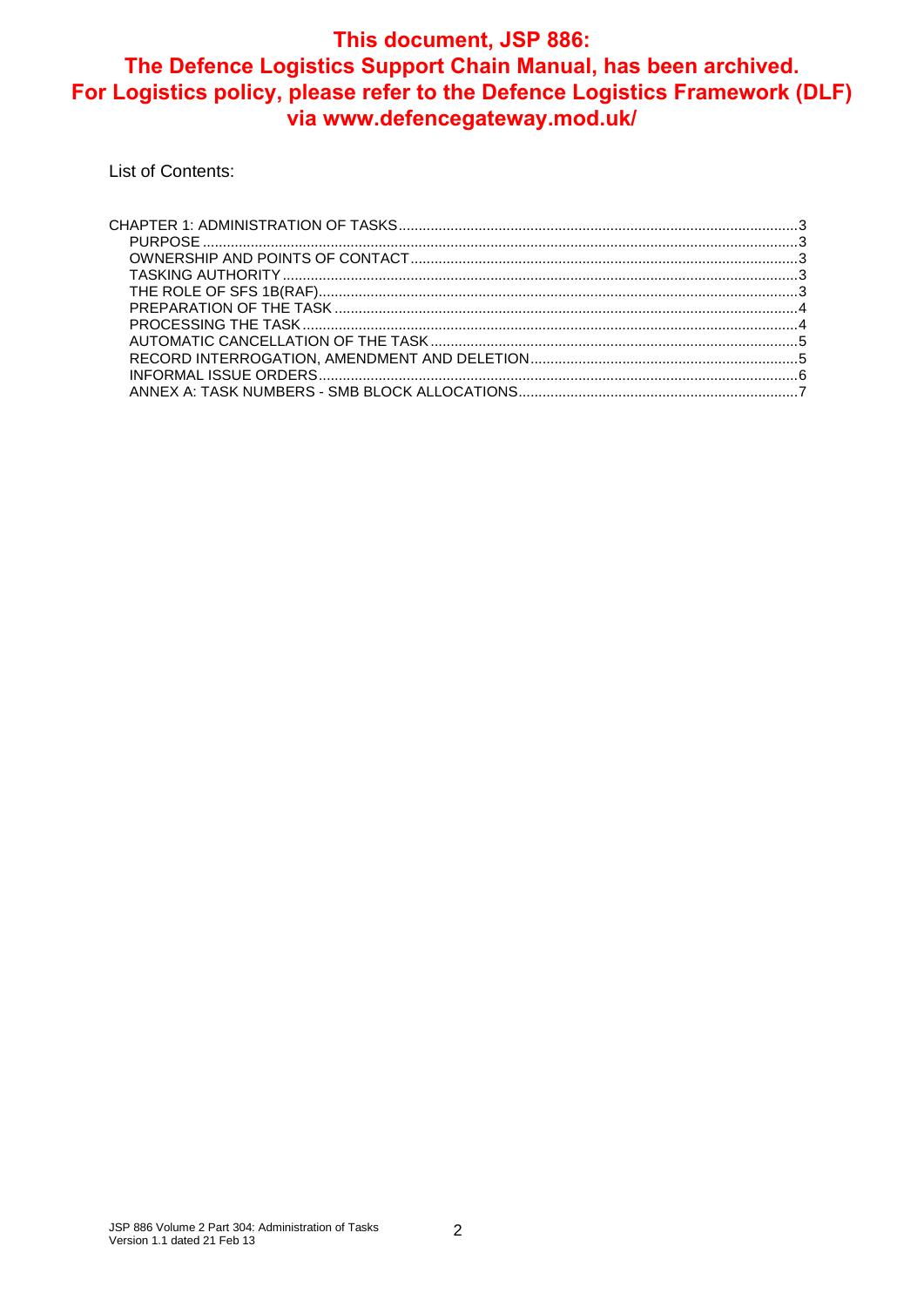## **CHAPTER 1: ADMINISTRATION OF TASKS**

#### **PURPOSE**

1. The purpose of this leaflet is to detail the arrangements to be followed when creating a formal Issue Task on the Central System.

2. A Task is a consolidated issue instruction to ensure the despatch of specified items in specified quantities to an individual consignee at a date to be specified by the Task Sponsor. The establishment of a Task saves the consignee having to place demands; but no forward liability is created.

#### **OWNERSHIP AND POINTS OF CONTACT**

3. The policy for Direct Supply Schemes is sponsored by DES JSC SCM-SCPol-Conv2.

a. The Sponsor contact details, for questions regarding technical content are:

DESJSCSCM-SCPol-Conv2 Tel: Mil: 9679 Ext 81381. Civ: 030679 81381.

b. For questions regarding presentation and accessability of this document contact the Document Editor:

DES JSC SCM-SCPol Editorial Team Tel: Mil: 9679 Ext 80953. Civ: 030 679 80953.

#### **TASKING AUTHORITY**

4. The manager of a Task is known as the Tasking Authority. Any support manager may establish a Task covering items for which he or she is responsible; but items under the control of other support managers are not to be included. If a Task is required covering items managed by 2 support managers, the area with the larger interest is to raise a Task to cover items under its control. The support manager with the minority interest is then to arrange the issue of the remaining items by the Informal Issue Procedure detailed at Paragraph 20 below. Where two support managers are equally involved, or in instances where the equipment involved is the responsibility of more than two support managers, SFS 1b(RAF) is to be formally requested to assume the role of Tasking Authority.

#### **THE ROLE OF SFS 1B(RAF)**

5. SFS 1b(RAF) will formally acknowledge the request to act as Tasking Authority and will obtain from the Task Sponsor a full list of all the items involved. The list will then be circulated to all support managers involved, with a request to verify reference numbers of items of their concern and to indicate availability. Forward provision action is not to be taken to meet Task requirements, since any item which cannot be made available may be deleted from the Task.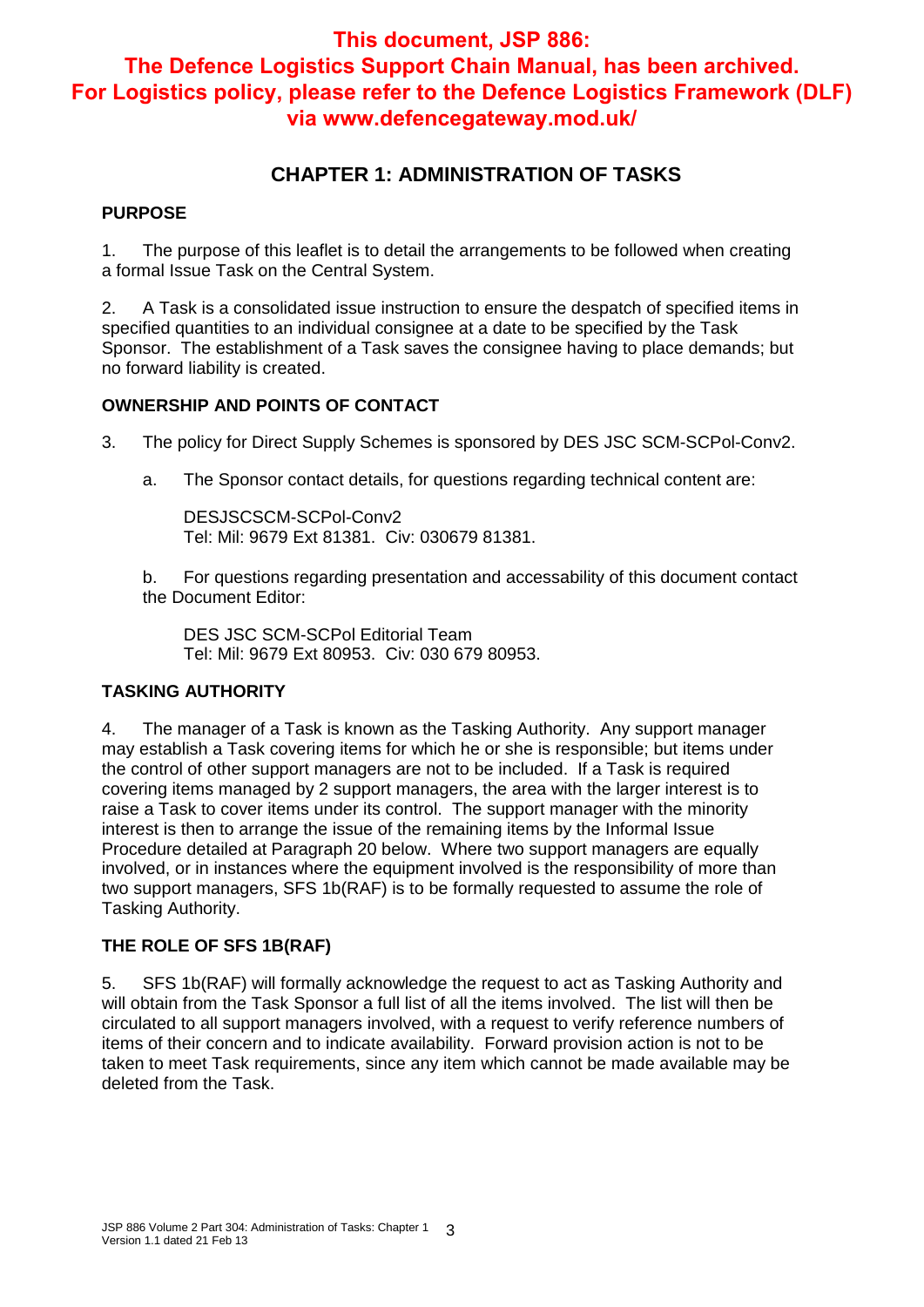#### **PREPARATION OF THE TASK**

6. The Tasking Authority is to give notice of prospective Tasks to the MUs responsible for storing the equipment, particularly if large numbers of items are to be issued at high priority. This will ensure that sufficient manpower can be made available to deal with the extra workload.

7. The Tasking Authority is to allocate a Task Number from a register maintained within each Branch or Multi-Disciplinary Group. Blocks of numbers have been allocated for use in each area; these are detailed at Annex A. The Task Sponsor may also allocate a name or code word to a specific task.

8. The following procedure is to be used to record a task on the Central System:

a. Create the Task Header Record, incorporating the Task Number and Name, using Transaction Code (TC) CTZ as shown in MI 3/8. Although errors encountered during processing will be notified on unsolicited Output Q081, no confirmation of successful processing will be generated.

b. Use TC QTZ, as shown in MI 8/11, 2 working days after creating the Header Record, to confirm that the Header has been processed successfully.

c. Create the schedule of items on the Task using TC CTA as shown in MI 3/10. This input is to be completed prior to the Task Release Date.

#### **PROCESSING THE TASK**

9. Once the Task Schedule has been created, processing will generate unsolicited Output Q085 as confirmation. Even though the Task Release Date may not have been reached, the Output Q085 will show the initial status for each item on the Schedule and will be distributed as follows:

- a. The Tasking Authority.
- b. The MU concerned.
- c. The consignee.
- d. The Accounting Unit if different from the consignee.
- e. The Command Headquarters of the consignee.

If the Task involves a ship, the consignee and accounting unit copies are both sent to RNAS Yeovilton, who is responsible for forwarding one copy to the consignee.

10. On the Task Release Date, processing will repeat the full System search to satisfy the requirement. Each line item on the Task will be treated as a separate demand according to the Standard Priority Code on the Header Record. Normal stock search patterns will apply and issue requests will be generated when assets are identified. Because the Item Managers have been given notice of the requirement, normal Degree of Control checks will be over-ridden and Diversion Order action will be generated on contract dues-in where permitted. A further Output Q085 will be generated detailing the status of each line item on the Task after the initial Task Release activity.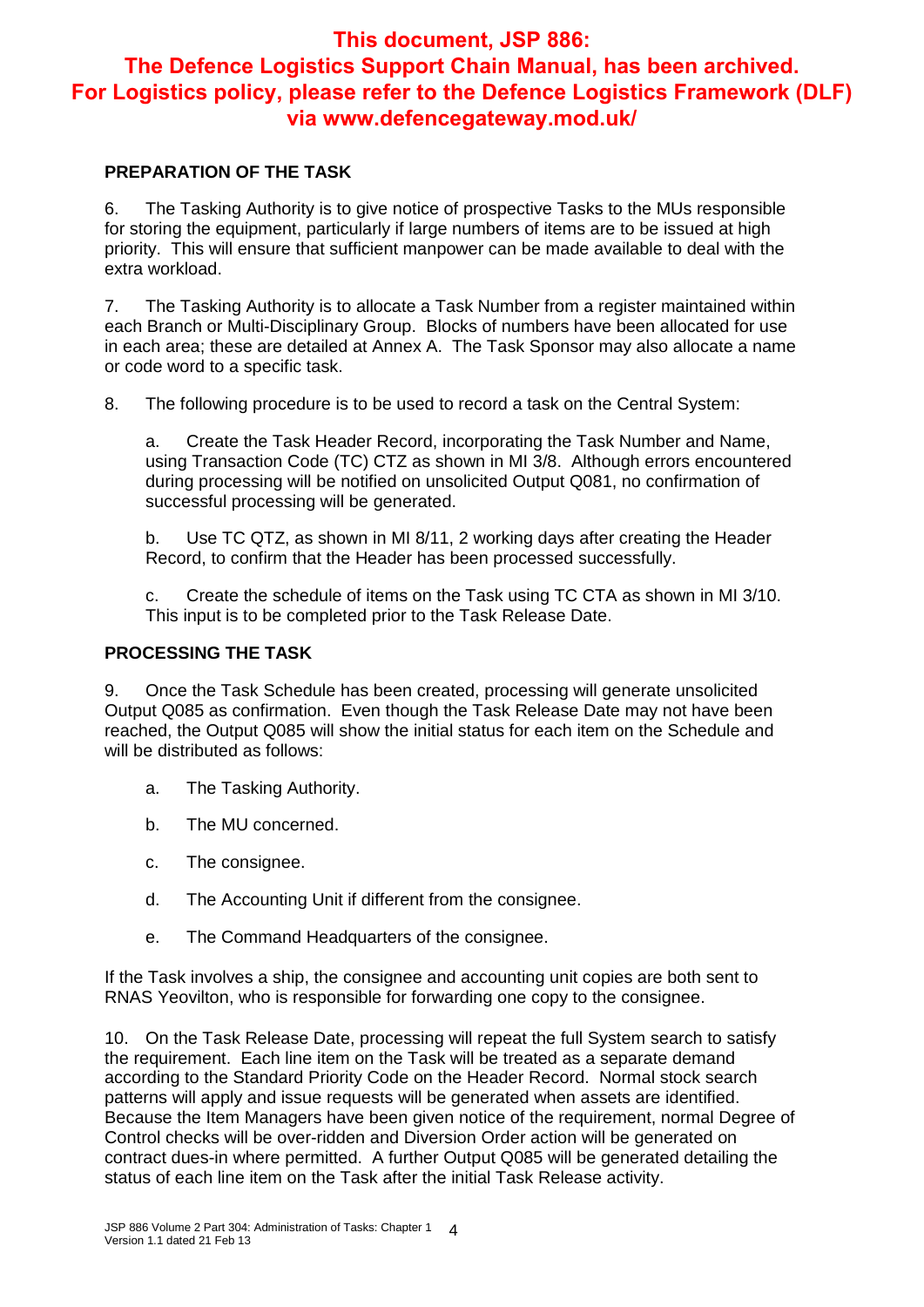11. Unsatisfied requirements arising from the Task will be monitored during the period between the Task Release Date and Task Cancellation Date. As outstanding requirements on the Task are satisfied by the availability of additional assets, further Outputs Q085 will be generated advising the Tasking Authority of the up-to-date situation. It is important to note that inabilities arising from Task Issues (Supply Status Code TI) do not generate an Advice of Inability (Output M41), and the Item Manager is, therefore, to rely on the Request for Requisition (Output R001) or Print of Inabilities and Diversion Orders (Output Q113) to monitor the situation, particularly if the Item Manager is not the Tasking Authority.

12. Interim Task Situation Reports in the form of Output Q087 are generated periodically throughout the life of the Task. These reports detail the supply situation for all items on the Task and are generated at the following times:

- a. On the Required Delivery Date entered on the Task Header Record.
- b. On the Task Cancellation Date entered on the Task Header Record.

c. At the intervals indicated by the Task Reporting Code on the Task Header Record.

- d. On request, in response to an input of TC PZH as shown in MI 7/10.
- 13. Distribution of Output Q087 is as follows:
	- a. The Tasking Authority.
	- b. The MU concerned.
	- c. The consignee Accounting Unit.
	- d. The Command Headquarters of the consignee.
	- e. RNAS Yeovilton for RN Ship Tasks.

#### **AUTOMATIC CANCELLATION OF THE TASK**

14. The System will automatically cancel any outstanding lines, together with the Task Header Record, at the Task Cancellation Date. Details of the action are advised on Output Q087 and distributed as in Paragraph 12 above.

#### **RECORD INTERROGATION, AMENDMENT AND DELETION**

15. The Task Header Record can be interrogated by using TC QTZ as shown in MI 8/11. It is not possible to interrogate the schedule of items on line; a Task Situation Report using TC PZH as shown in MI 7/10 is to be requested.

16. Certain fields on the Task Header Record may be amended using TC ATZ as shown in MI 2/19. These are:

a. The Task Reporting Code.

b. The Required Delivery Date which may only be amended back as far as the Task Release Date and forward as far as the Task Cancellation Date.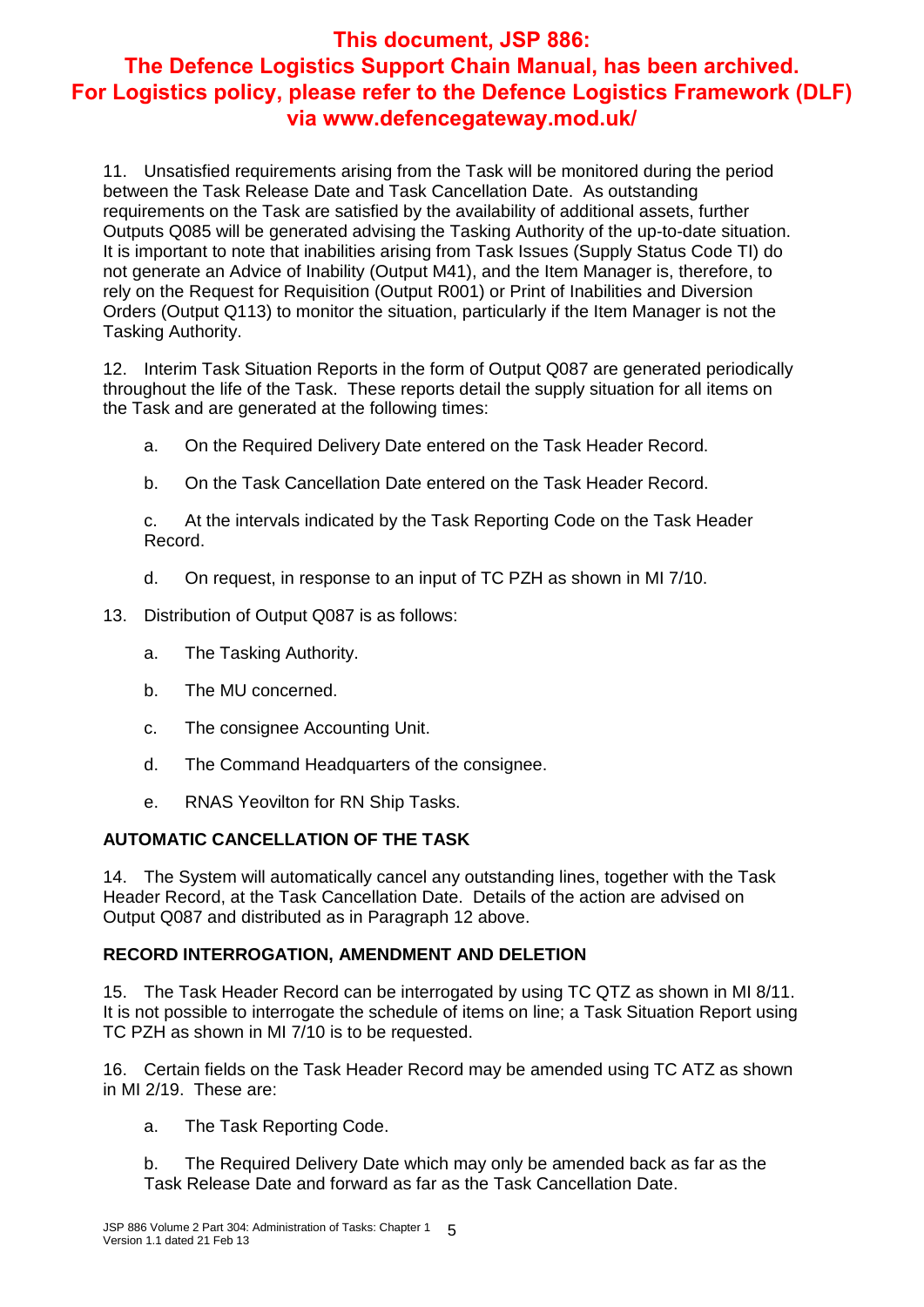c. The Task Cancellation Date which may only be amended forwards.

d. The Task Release Date which may only be amended forwards and then, only as far as the Required Delivery Date.

17. In order to achieve the desired results, it may be necessary to amend the above dates in conjunction with each other. Any other field on the Task Header Record can only be amended by deleting the complete Task and re-creating it with the new parameter values.

18. The schedule of items on a Task may be amended as follows:

a. **Addition of Items to an Existing Task***.* Use TC CTA to add a new line item to an existing Task as detailed in MI 3/10. Output Q085 will be generated to confirm the addition.

b. **Deletion of an Item from an Existing Task.** Use TC XTZ to delete an individual line item from a Task as shown in MI 9/6. Deletion action is confirmed by Output Q023, with cancellation of inabilities confirmed by Output Q067.

19. There are no facilities for amending the quantity of a line item on an existing Task. If the quantity is to be increased, use TC CTA to create a new line entry for the additional quantity as shown in MI 3/10. If the quantity is to be decreased, use TC XTZ to delete the existing Task Line as shown in MI 9/6 and use TC CTA to-create the revised quantity as shown in MI 3/10.

20. The Tasking Authority may delete a complete Task, comprising all line items and the Header Record, at any time, using TC XTA as shown in MI 9/8. Alternatively, TC XTZ may be used to delete individual Task lines as shown in MI 9/6; the System will then delete the Header Record when the last item is removed from the schedule. Both cases are confirmed by Output Q087.

#### **INFORMAL ISSUE ORDERS**

21. There is no need for Support Managers to create formal tasks for ad hoc issue requirements involving small numbers of line items. These demands can be satisfied by Management Issue Instructions available on the Depot Computer System as shown in Leaflet MI 11. The creation of an official Task without a code-name is a particularly useful option to register an inability against a demand from a contractor or out-of-System user when the item or quantity involved is beyond the processing authority of SFS 1b(RAF). In these circumstances, SFS 1b(RAF) will refer the requirement to the Item Manager for resolution, and, if stock is not available, the creation of a Task will register the requirement for retrospective satisfaction when assets become available.